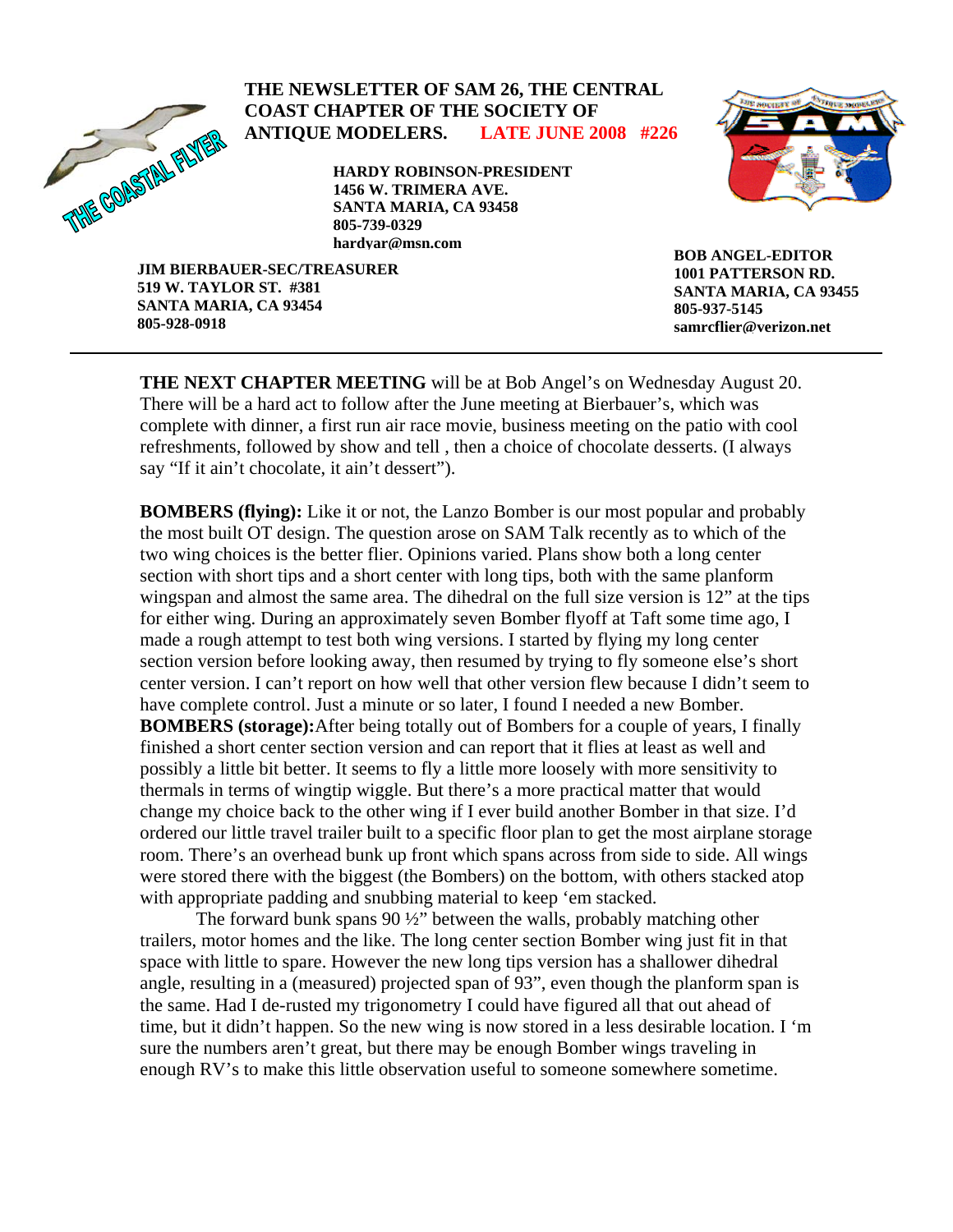| ANTIQUE (combined)       |                        | Fit 1 | Flt 2 | FIt 3                    | Fit 4                    | Total |
|--------------------------|------------------------|-------|-------|--------------------------|--------------------------|-------|
| 1) Dave Warner           | Bomber/??              | 8:40  | 4:15  | 8:30                     | $\overline{\phantom{0}}$ | 17:10 |
| 2) Dave Lewis            | Bomber/Como 51         | 3:43  | Max   | 6:53                     | --                       | 16:53 |
| C GLOW LER               |                        |       |       |                          |                          |       |
| 1) Dave Lewis            | Playboy/K&B 40RR       | 4:09  | 4:49  | 6:24                     |                          | 11:13 |
| 2) Michael Warner        | Playboy/ ?             | 1:43  | :10   | ۰.                       | -                        | 1:53  |
| <b>OHLSSON SIDEPORT</b>  |                        |       |       |                          |                          |       |
| 1) Dave Lewis            | Clipper/O&R            | Max   | 4:44  | ⊷                        | ۰.                       | 11:44 |
| 2) Jake Chichilitti      | R/C 1/0&R              | 3:45  | 4:17  | ۰.                       |                          | 8:02  |
| <b>B IGNITION LER</b>    |                        |       |       |                          |                          |       |
| 1) Wayne Conner          | Airborn/Orwick 29      | 5:32  | 4:54  | Max                      |                          | 13:32 |
| <b>ELECTRIC LMR</b>      |                        |       |       |                          |                          |       |
| 1) David Warner          | Playboy                | Max   | 6:06  |                          |                          | 16:06 |
| A IGNITION LER           |                        |       |       |                          |                          |       |
| Gary Leopold<br>1)       | Playboy Jr/Elfin 2.49D | Max   | Max   |                          | ∸.                       | 14:00 |
| 2)<br>Wayne Conner       | Bomber/Elfin 2.49D     | 4:09  | Max   | 5:04                     | --                       | 12:04 |
| 3)<br>Dave Lewis         | Playboy Jr/Elfin2.49D  | :24   | Max   | 3:33                     | :02                      | 10:33 |
| A TEXACO                 |                        |       |       |                          |                          |       |
| David Warner<br>1)       | F.Westerner /??        | 1:42  | 4:16  | ⊷                        | ∼-                       | 5:58  |
| X A TEXACO               |                        |       |       |                          |                          |       |
| <b>Eut Tilston</b><br>1) | J 2 Cub/Cox            | 13:06 | 8:45  | $\overline{\phantom{a}}$ | -                        | 21:51 |
| 2)<br>Dave Lewis         | Alert/Cox              | 13:52 | 7:40  | 4:00                     | --                       | 21:32 |
| 3)<br>Jake Chichilitti   | Baby Playboy/Cox       | 0     | 1:48  | 5:41                     | ⊷                        | 7:29  |
| TEXACO (COMBINED)        |                        |       |       |                          |                          |       |
| Dave Lewis<br>1)         | Bomber/OS 604S         | 24:40 |       |                          |                          | 24:40 |
| David Warner<br>2)       | Bomber/(?)             | 4:46  |       | ٠.                       | ٠.                       | 4:46  |
| b glow ler               |                        |       |       |                          |                          |       |
| David Warner<br>1)       | Bomber/OS 29 (?)       | 4:26  | Max   | 4:25                     | 5:37                     | 13:37 |
| 2)<br>Dave Lewis         | Bomber/ST 29           | 5:52  | 3:47  |                          | --                       | 9:39  |

# SAM 21 CONTEST RESULTS - JUNE 08 AT SCHMIDT RANCH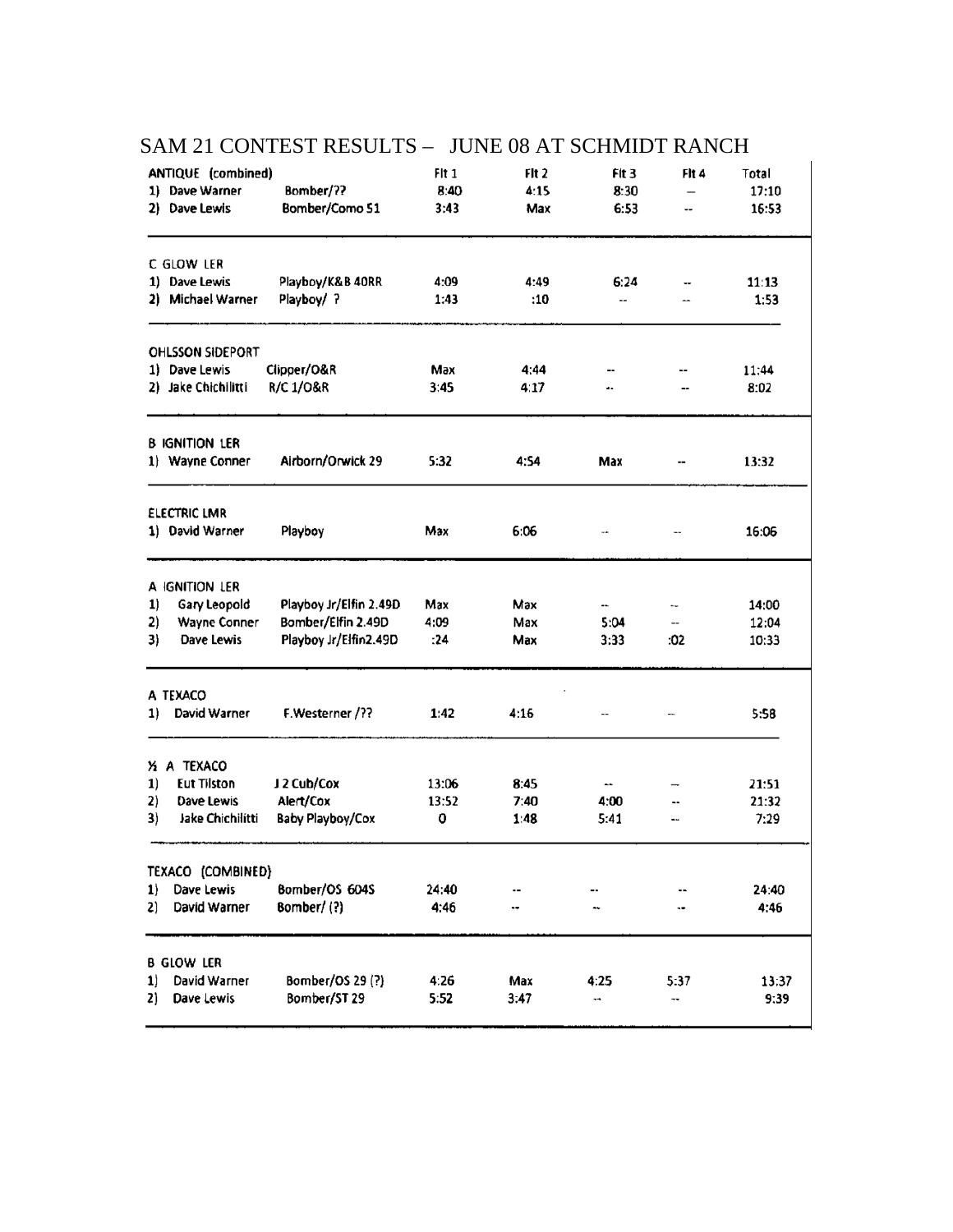|    | <b>% A SCALE</b>         |                     |       |       |       |                |       |
|----|--------------------------|---------------------|-------|-------|-------|----------------|-------|
| 1) | Cecil Cutbirth           | <b>Curtis Robin</b> | 6:10  | 8:54  | 10:32 | --             | 19:26 |
| 2) | Eut Tileston             | J 2 Cub             | 5:07  | 3:34  | --    | --             | 8:41  |
|    | <b>BROWN JR LER</b>      |                     |       |       |       |                |       |
| 1) | Gary Leopold             | Polly/Brown         | 10:43 | 13:48 | --    |                | 13:48 |
| 2) | Cecil Cutbirth           | RC-1/Brown          | 5:24  | 12:34 | 1:22  |                | 12:34 |
|    | C IGNIITION LER          |                     |       |       |       |                |       |
| 1) | Wayne Conner             | Bomber/Spitfire     | Max   | Max   | --    | ۰.             | 18:00 |
| 2) | Gary Leopold             | Bomber/Madewell 29  | 7:25  | 6:59  |       | ÷              | 14:24 |
|    | ELECTRIC TEXACO          |                     |       |       |       |                |       |
| 1) | David Warner             | Playboy(?)          | 11:08 |       |       |                | 11:08 |
| 2) | Von Warner               | Bomber              | 4:50  | 3:38  | 6:08  |                | 6:08  |
|    | A GLOW LER               |                     |       |       |       |                |       |
| 1) | Dave Lewis               | Bomber/Veco 19      | Max   | 4:25  |       |                | 11:25 |
| 2) | David Warmer             | F.Westerner/Cox 15  | 3:03  | 2:15  | Max   |                | 10:03 |
|    | <b>FOXACOY</b>           |                     |       |       |       |                |       |
| 1) | <b>Bob Covolo</b>        | ???                 | 2:53  | 5:23  | 2:13  | 5:41           | 11:04 |
| 2) | Dave Lewis               | Playboy/Fox 35      | 1:53  | 4:55  |       | --             | 6:48  |
| 3) | Michael Warner           | Playboy             | :35   | --    | --    | --             | :35   |
|    | SPEED 400 LMR            |                     |       |       |       |                |       |
| 1) | Von Warner               | <b>Bomber</b>       | 10:55 | 6:17  | 1:57  |                | 17:12 |
| 2) | David Warner             | <b>Miss America</b> | 7:42  | 5:26  | --    | --             | 13:08 |
|    | OLD TIME GLIDER          |                     |       |       |       |                |       |
| 1) | Jake Chichilitti         | <b>Bird of Time</b> | 5:05  | 3:38  | 3:23  |                | 12:06 |
| 2) | Von Warner               | Spirit              | 2:56  | 5:14  | :44   |                | 8:54  |
| 3) | Michael Warner           | Wanderer            | 2:01  | 1:31  | 1:30  | $\overline{a}$ | 5:02  |
|    | SOS ELECTRIC - NOT FLOWN |                     |       |       |       |                |       |

There was obviously a lower than usual turnout this time; probably a result of jacked up gas prices and other factors, plus the fact that only those of us left above ground each year can attend. Let's hope the trend improves. RLA

# **SAM 21RANCH ROMP REPORT**

# **Submitted by:** *Gary (Neal?) Leopold*

It was Saturday, May 31, 2008, a cold, very windy morning at Schmidt.s Ranch. CD Ken Kullman and Nina, with the help of Jake Chichilitti (who is learning to be a contest director) were all set up to have the flying begin. There was much conversation as whether to cancel the flying for Saturday because of the wind. Up spoke 6 members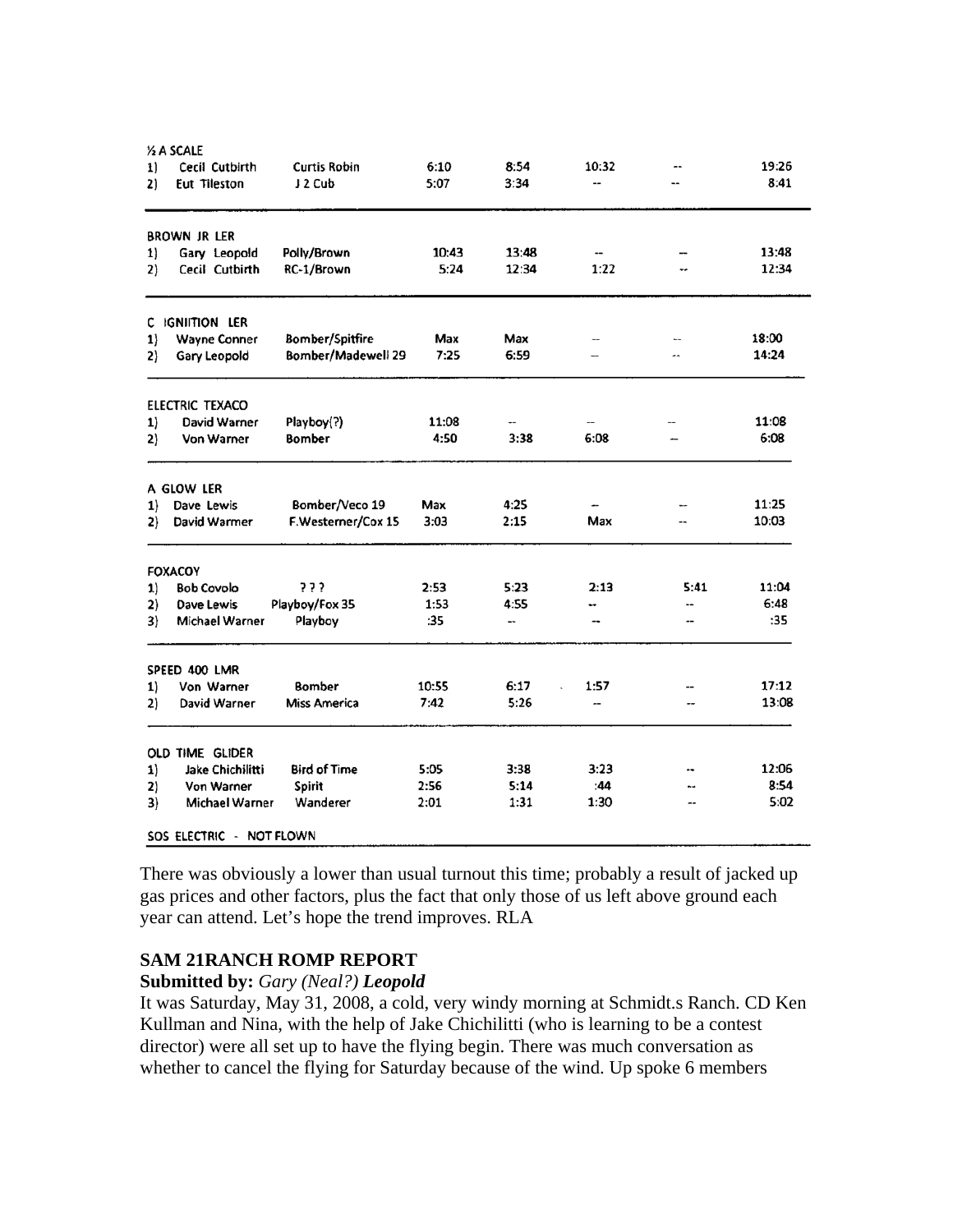Of the Warner family who had traveled some 6/8 hours from California City, California, and said .we're here to fly!!. All others agreed and off started the contest. The wind was lighter around noon. The day ended with Dave Warner and Dave Lewis neck and neck for the championship. The Schmidt family, Miriam, Tina and Jay, prepared the Saturday and Sunday lunch and Saturday evening dinner, and did a great job of making everyone feel at home. Sunday, June 1, 2008, started out cool but around 10:30 the wind was not so strong, and there was a good lift, so there were a lot of maxes!! There were more fliers on Sunday. The raffle was held at 1:00. First prize, the Brown powered Quaker Flash, went to Wayne Conner; Second prize, the Big Dallaire Sportster, went to Jake Chichilitti; third prize, a Quaker kit, went to Ed Walker. The day ended with the award of the Championship Trophy to Dave Lewis. Later review of the results found that the Daves actually tied for the Championship. Dave L took home the trophy as Dave W had had it for the past year. Stay tuned for more action. Everyone who entered received a blue anodized aluminum trophy, with silk screened logo with date and place of the SAM 21 annual old timer contest. Fliers who placed first or second received engraved plastic stick-ons indicating their winning places in events flown. Thanks to all who attended and to all those who helped make this a great contest.

**SAM 21 Ed Note:** *A special thanks to Miriam.s daughter Tina who ramrodded The proceedings on Saturday in Miriam.s absence and to her son, Jay, who Cooked for the Saturday and Sunday lunches.* 

BELOW-Jake Chichilliti gets his O&R 60 powered RC-1 underway at Schmidt's. The right end of the big outbuilding in the background is the official lunchroom which houses a good sized mob at mealtime.

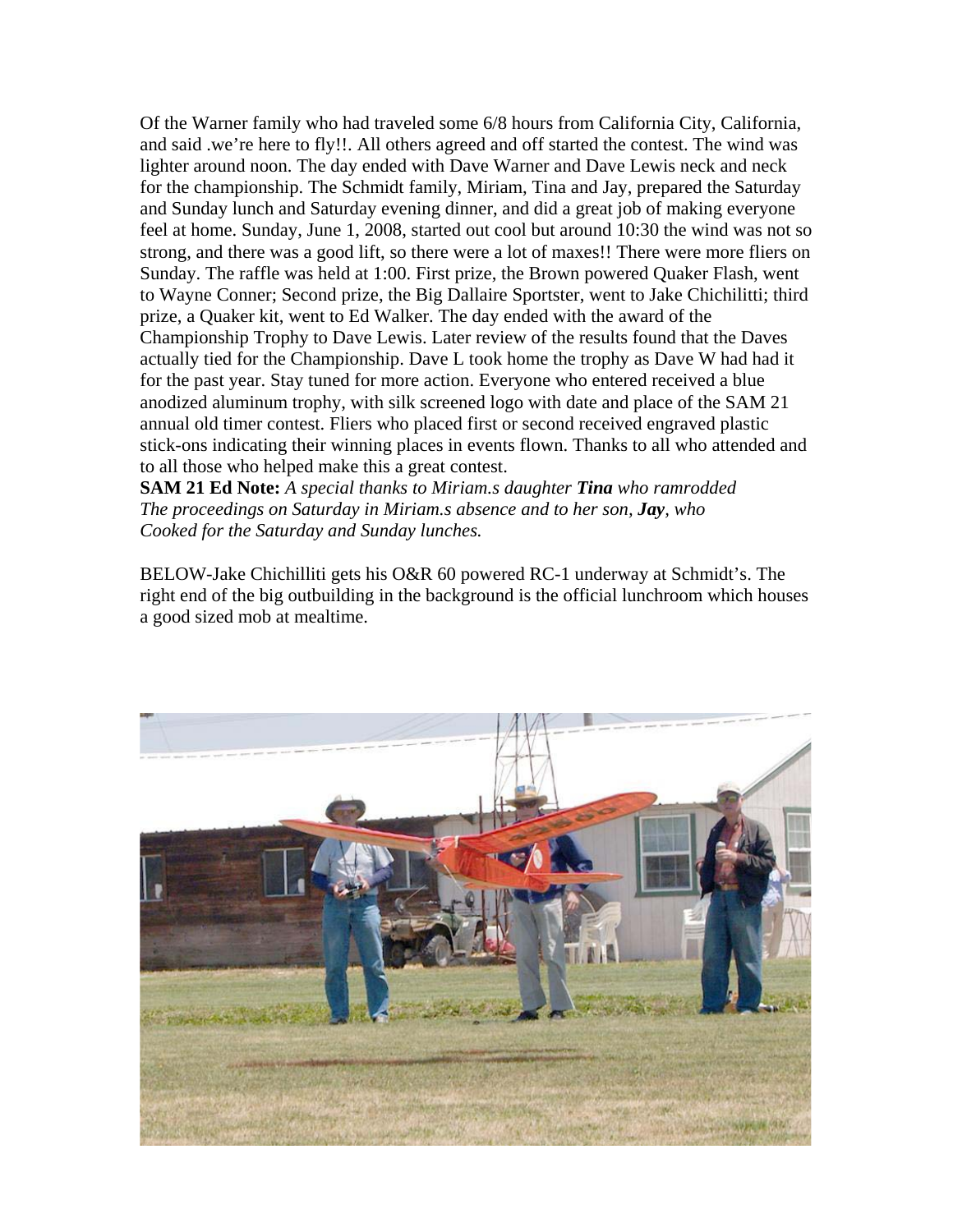**PARK FLYER ADVENTURES:** SAM contest ships aren't all we fly at the SAM 26 home base flying site. Once in a while a park flyer, a "back and forth " ship or even an electric helicopter may get flown. Dick Fischer has no problem with his little Tiger Moth at the field, but he had an adventure with a high pucker factor when he dared to "try this at home". Keep in mind that the Moth is low power to weight and actually must fly rather than hover or go straight up. Here's Dick's explanation:

After reading all those park flyer magazines Robbie gave me I began to look at my little Tiger Moth electric in a whole new way. So when I came home from the weekly flying session at Buellton yesterday with one battery still fully charged, I decided to run the battery down by flying in my front yard.

The flying area looks fairly open. It's about 3/4 acre, with houses on three sides, 12,000 volt (tall) power lines on one side, and a 60 foot pine tree. The articles in the magazines all talk about flying in your front yard, so I figured I could do it too.

The weeds were a bit tall, so I decided on a hand launch into the wind, toward the neighbor's house. Well, the first thing I realized was that the Tiger Moth doesn't climb as steep as I thought. There was no way I was going to clear the house. So a quick right turn to miss the house and now I'm heading for the 60 foot pine tree. Boy, does that plane go fast in a confined space ! Another quick turn and I'm heading toward a pepper tree that I hadn't even considered when I launched.

I don't remember how many twists and turns I made trying to miss all the obstacles. It's all a blur of panic. But finally I was high enough to relax and soar above it all. I did a couple loops and rolls just like I had planned, but then got to thinking about how to land when the battery ran down. One thing for certain, the landing would be like flying into a box canyon. As the battery got lower, there was no way I could make all those crazy turns and climb out again if I missed the first landing approach. So I just kept checking the flight timer, hoping for an inspiration or maybe a miracle before the battery ran down.

Finally, after about 7 minutes, I decided to go for it. The best landing approach seemed to be over the neighbor's house, between his two palm trees (never noticed them before), and then hope to have it on the ground before hitting my living room window. Naturally, this approach was directly down wind.

Well, I got my miracle and the plane skidded to a stop beneath the pepper tree with no damage to tree or plane. The neighbor said he really enjoyed the performance and can't wait to see me do it again. I think he is going to be disappointed, because I learned about Park Flyers from that. Do not try this at home!

**Dick**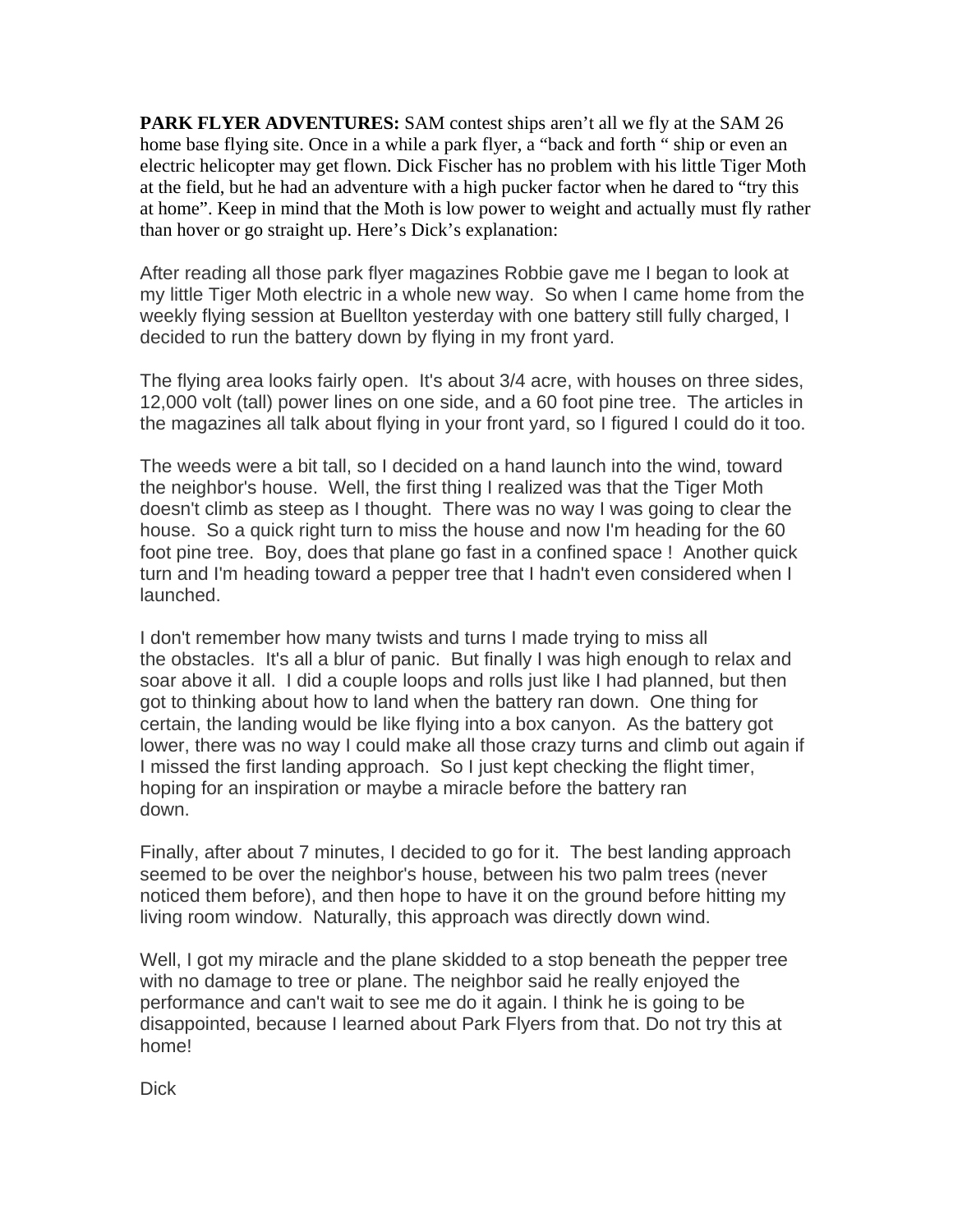

**HOW HIGH?** You've no doubt seen the ads for the little altimeter (named How High) that can tell you the maximum altitude reached during a flight. It's just a smaller, lighter electronic version of the old Casio altitude watches that were popular a few years ago. I thought it might be useful for SAM type flying to determine relative performance of various components, such as engines, props and even sink rate of various ships. So I sprung for one to the tune of \$42 mailed.

It's hidden away in the picture above, but a little postage stamp sized electronic board with an assortment of components isn't something to get excited over anyway. I'd planned to just strap it under the wing bands and go fly, but was a little disappointed when I read the instructions. They say you need to have it inside the fuselage to keep air pressure currents from affecting accuracy of the pressure sensor. I suppose that would probably have affected the altitude watches the same way, but we never worried about i t. I also suppose the inside of a fuselage could collect positive or negative air pressure depending where the various small openings are located.

 If you're going to use this in more than one ship, especially say a sealed up pylo n ship, you're not likely to open up the fuselage just for one or a few tests. So I decided to encase it in the open cell foam material used for vibration insulation. That way I can just strap it outside temporarily. That might even result in less air pressure variation than being inside a fuselage.

 So what you're seeing above is the How High encased with three NI-MH 250 MAH cells attached to a ply mount board. The package weighs about 1-1/2 oz. That's an 11" pr op for size comparison. The opening in front is a glued on Plexiglas window to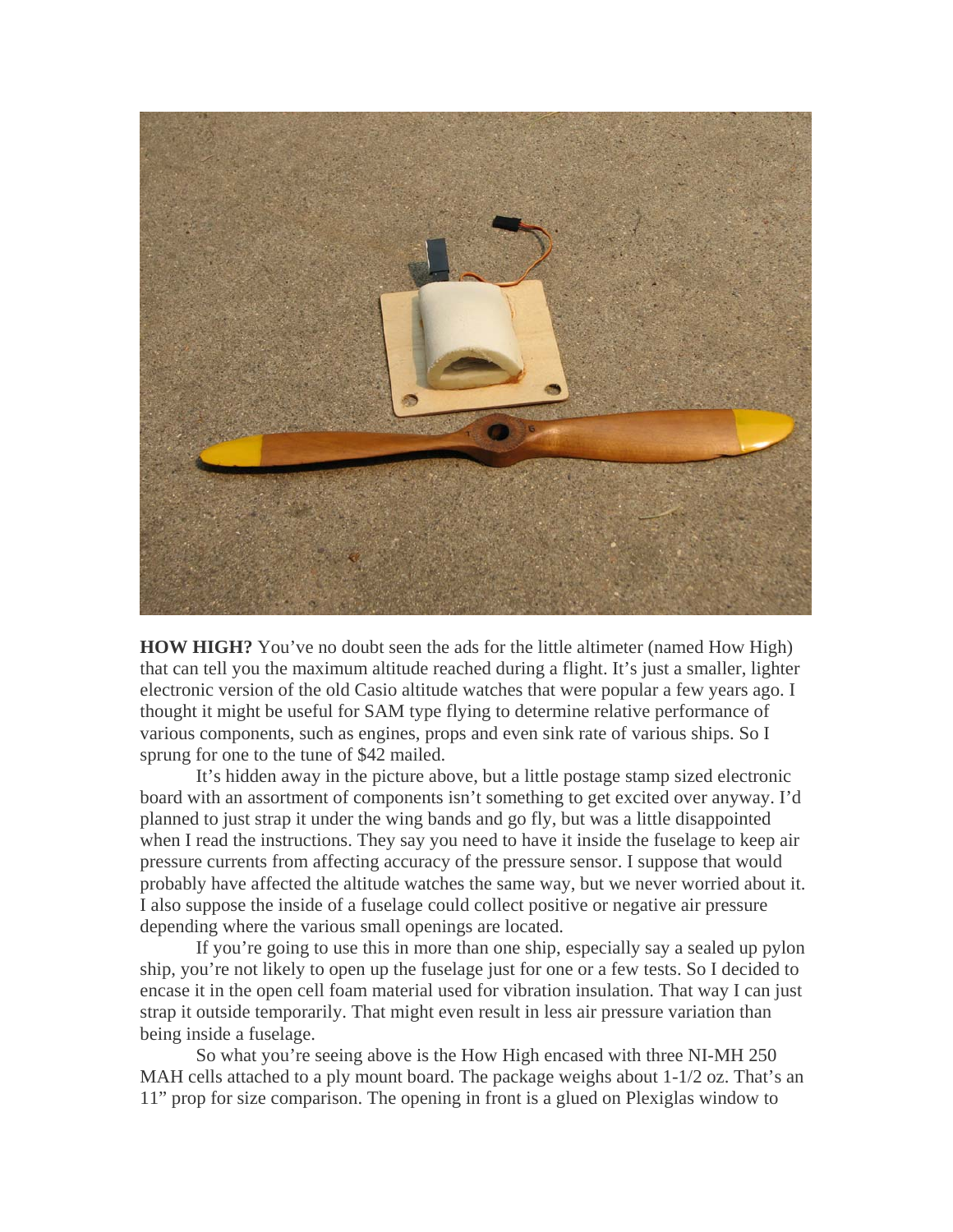allow the led to be read after flight. I just plug the connectors together rather than add a switch. Getting the LED to give the readout flashes by wagging a finger in front of it is sort of an art form that requires a short learning curve, but it works. If you miss the count, you can repeat it. Each time battery power is applied the unit zeroes and resets itself to ground level for another flight.

 The unit gives the readout by flashing sequential blinks (1 to 9) followed by pauses between digits, but the number zero is represented by two short blinks. Maybe the slight skill involved is the reason they market another auxiliary digital readout device called "See How" for another \$37 mailed.



The unit has a one foot resolution, but that's not the same as one foot accuracy, which is unknown and could depend on those dynamic air pressures encountered during flight, along with temperature gradients and who knows what else? That's a problem that has also plagued aircraft instrument designers over the years. There's also an alternate unit available which reads in meters instead of feet. All in all it's an interesting and useful little goodie.

the things for sale. But even after that, there were a few skeptics left over who questioned more expensive 30 minute epoxy is far superior to the offerings of domestic epoxies often **SPEAKING OF THINGS METRIC:** The picture of the metric crescent wrench in the last issue should have made believers out of you guys who had questioned my offering the very existence of metric epoxy. For those agnostics, I have laboratory proof that my advertised as 30 minute epoxy. Those knock off brands aren't metric 30 minute at all, but simply inferior fractional (half-hour) epoxies repackaged under a 30 minute label. A lawsuit is pending against those imposters.

from Gerald Martin. Computer chess is no doubt a good way to improve your game, but Gerald claims he caught his computer cheating on the game. He says the computer took his queen with an illegal move. Now if a computer will do that, who's to say it might not **COMPUTER CRASH OF THE MONTH:** This month I have no reports of any fresh methods to crash your plane with the aid of a computer radio. But I'll relay a warning just be responsible for engineering that mysterious unexplained model crash?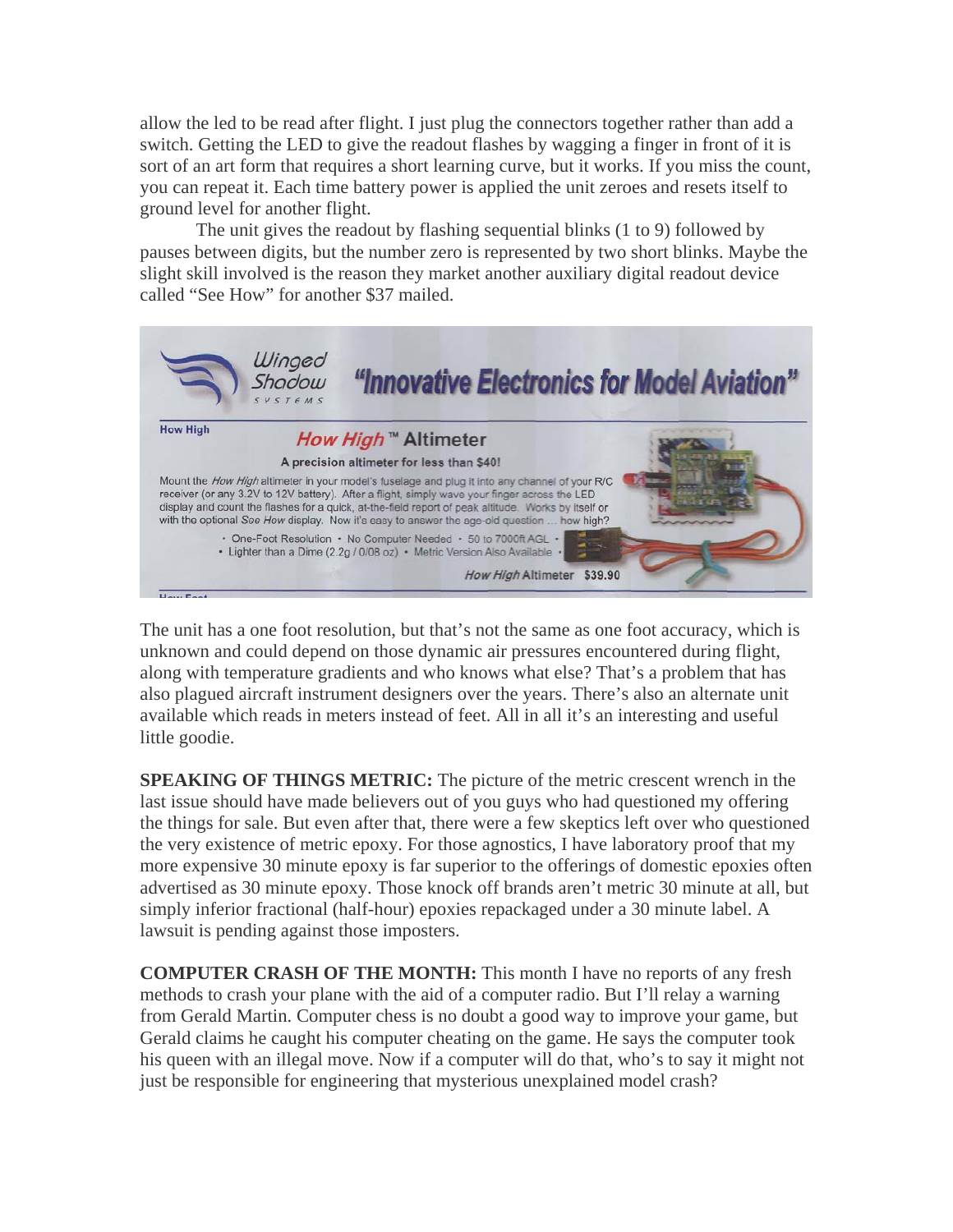# **SAM 30's** Loren Schmidt Memorial Contest



July 26th and 27th 2008

**AT** SCHMIDT RANCH, 11948 FRANKLIN ROAD ELK GROVE, CA 95758

It might be hot. so bring and drink plenty of water! Come one come all to the only Sam 30 contest of the year 21 RC events all flown by SAM rules and flight times Fly off's will be held - No shoot out's Pilots meeting will be at 8 AM and flying will end at 3:30 each day Entry fee is \$7.00 per event - \$42.00 maximum for the 2 days when all entered at the same time Prizes to 3rd Place Sweepstakes Trophy - all events count

Big Raffle, lots of prizes, and a Rambler airplane with a Brown Jr Engine - Donated by Dave Lewis

#### **Saturday July 26**

**Texaco Combined** 1/2 A Texaco A LER Glow **B LER Glow** C LER Ignition Antique (Combined) Ohlsson 23 **Electric LMR Spirit of SAM Concourse S400L MR** 

For Information Call **Frank Womack** 530-332-9414

C.D. - Floyd Higgen

# Sunday July 27

A LER Ignition **B** LER Ignition C LER Glow Electric Texaco 1/2 A Texaco Scale A Texaco **Ohlsson Sideport** Brown Jr LER Foxacov Brown Jr Texaco

### Food

Free pancake breakfast on Saturday and Sunday (you fix hotcakes) Friday night Dinner (Surprise) 6:30 Saturday and Sunday Lunch for \$5.00 each day Saturday Banquet will be a surprise - Come join us.

### **Places to stav**

Camping okay - some electrical (come early & bring your own cord) Super 8 Motel Florin Rd 916-427-7925 Motel 6 2 locations Mack Rd 916-689-6555 Motel 6 Mack Rd 916-6899141 Gold Rush Inn Mack Rd 916-423-2003 John Jay Inn Massie Ct 916-689-4425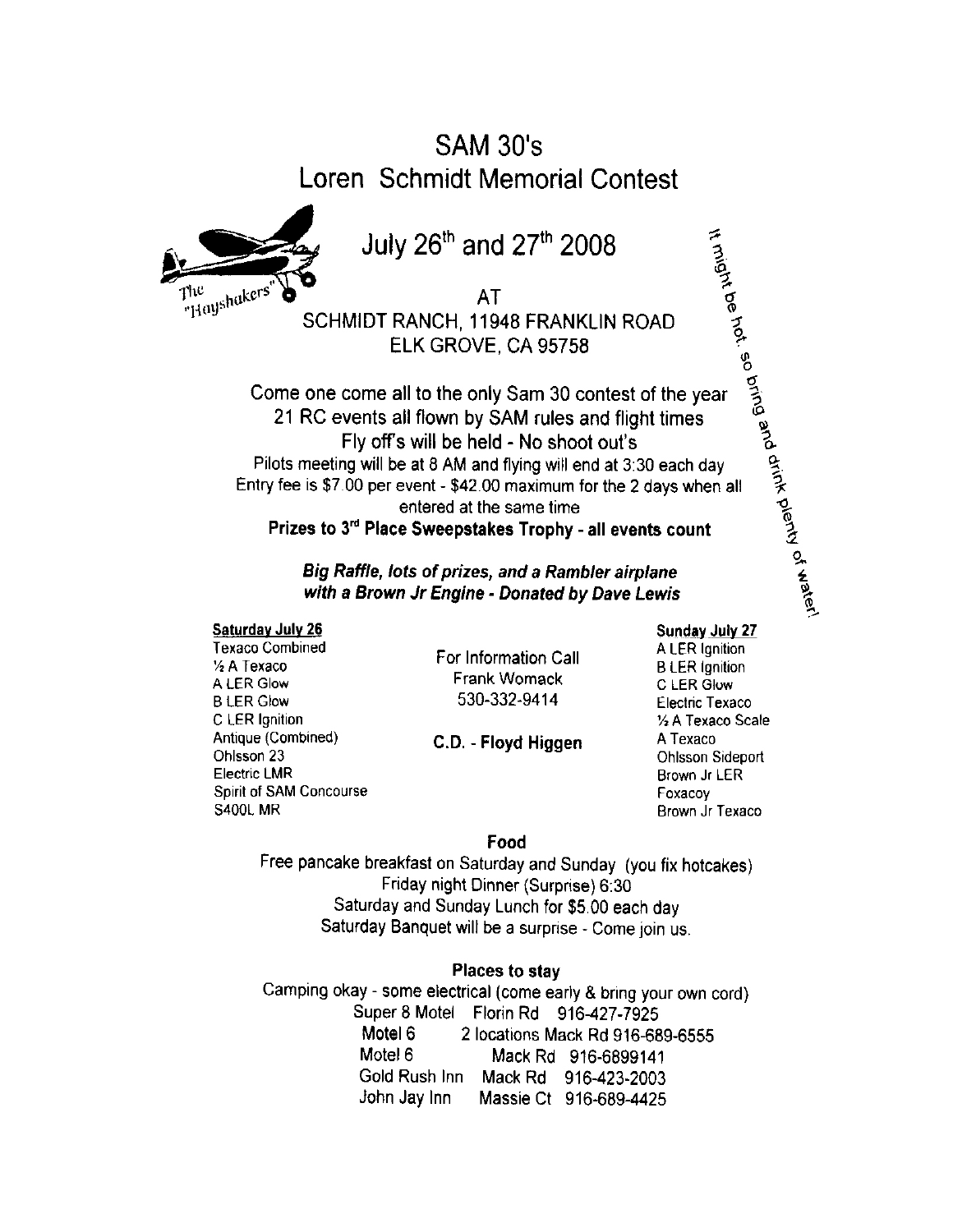**WHAT HAPPENED TO THE POSTAL EVENTS?** Especially the several 1/2A Texaco and the Jimmy Allen? They seem to still occur occasionally, but participation is thin and nothing is heard about them until later. Some weeks ago I received this message from Terry Ketten "This year SAM27 will host the 1/2A Texaco postal and I will be taking care of the flight times." I sent a return E mail asking him for dates and particulars and heard nothing more. There can't be much participation if the events aren't publicized, and we have several places to advertise them. Our chapter was starting to get interested in the Jimmy Allen with light interest generated, but when and where will (did?) it happen.



**DON BISHOP** is a professional fabricator (metalwork etc; not tall tales). This isn't one of his special tools but he did inspire it. Don made up a neat little thin bladed spade type tool to reach into fuselages to free up velcro'ed components without straining wires, etc. When I spotted the similar tool above, I clamped on to it to use for the same purpose. Marjorie probably doesn't know it's a Velcro tool and thinks it's for icing cakes or something. She also probably thinks it's still in her kitchen.

**THE FUTABA BATTERIES** being supplied with the new inexpensive 2.4 GHz transmitters are green 600 MAH NI-CDs made in China. Both Steve Remington and I have noticed that the voltage seems to come down rather quickly, which gave me a little concern about duration, especially for long Texaco flights and multiple soaring flights in the same day. So I cycled the batteries and found their capacity should provide safe voltage for well over two hours, based on Futaba's published drain rate of 170 MAH for that transmitter. Actually they'd probably make three hours OK, but I wanted more than just "probably". I had a good 700 MAH yellow Sanyo pack on hand, so I installed that instead. Eventually I'll go to a higher capacity NI-MH battery, especially as more ships get assigned the one transmitter. I checked the Futaba instruction manual and they do give a good rundown on the safe voltage levels and when you should consider landing and re-charging. There's also a low battery alarm to land now if you go too long.